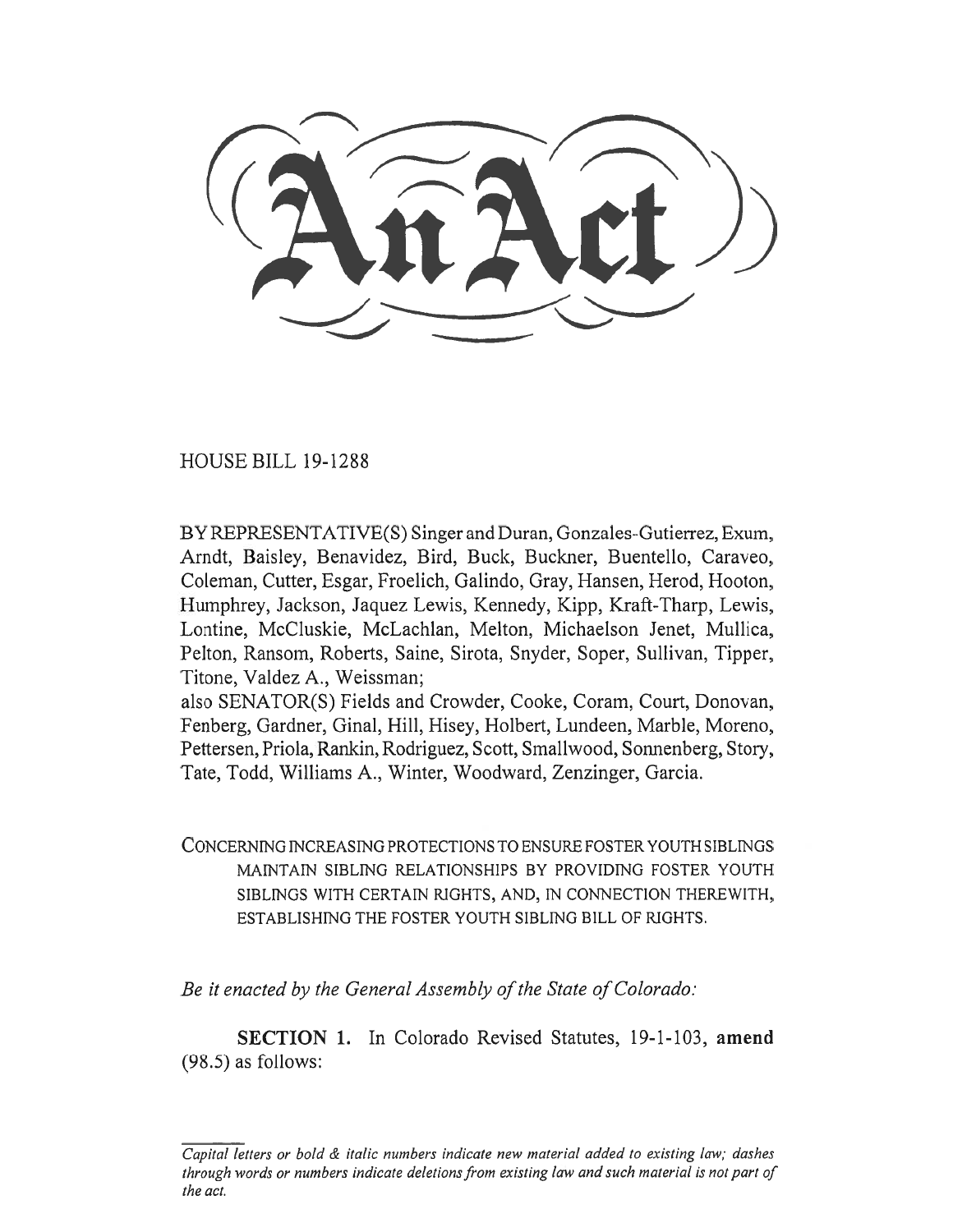**19-1-103. Definitions.** As used in this title 19 or in the specified portion of this title 19, unless the context otherwise requires:

 $(98.5)$  "Sibling group", as used in article 3 and article 5 of this title TITLE 19, means biological siblings. who have been raised together or have lived together.

**SECTION 2.** In Colorado Revised Statutes, **add with amended and relocated provisions** part 2 to article 7 of title 19 as follows:

## PART 2 YOUTH SIBLINGS IN FOSTER CARE

**19-7-201. Short title.** THE SHORT TITLE OF THIS PART 2 IS THE "FOSTER YOUTH SIBLINGS BILL OF RIGHTS".

**19-7-202. Legislative declaration.** (1) THE GENERAL ASSEMBLY FINDS AND DECLARES THAT IT IS BENEFICIAL FOR A YOUTH PLACED IN FOSTER CARE TO BE ABLE TO CONTINUE RELATIONSHIPS WITH THE YOUTH'S SIBLINGS, REGARDLESS OF AGE, SO THAT SIBLINGS MAY SHARE THEIR STRENGTHS AND ASSOCIATION IN THEIR EVERYDAY AND OFTEN COMMON EXPERIENCES.

(2) THE GENERAL ASSEMBLY FURTHER FINDS AND DECLARES THAT IT IS THE RESPONSIBILITY OF ALL ADULTS INVOLVED IN A YOUTH'S LIFE, INCLUDING BUT NOT LIMITED TO COUNTY DEPARTMENTS, PARENTS, FOSTER PARENTS, GUARDIANS AD LITEM, COURT-APPOINTED SPECIAL ADVOCATES, NEXT OF KIN, TREATMENT PROVIDERS, AND OTHERS, TO SEEK OPPORTUNITIES TO FOSTER THOSE SIBLING RELATIONSHIPS TO PROMOTE CONTINUITY AND HELP TO SUSTAIN FAMILY RELATIONSHIPS.

(3) BECAUSE THE NUMBER OF FAMILY FOSTER HOMES IN COLORADO IS OFTEN INSUFFICIENT TO MEET THE NEEDS OF YOUTH, INCLUDING SIBLING GROUPS, IT IS, THEREFORE, COLORADO'S GOAL TO CONTINUE TO RECRUIT FOSTER FAMILIES AND BUILD RESOURCES SUFFICIENT TO MEET THIS NEED.

**19-7-203. Foster care sibling rights.** (1) SIBLING YOUTH IN FOSTER CARE, EXCEPT YOUTH IN THE CUSTODY OF THE DIVISION OF YOUTH SERVICES CREATED PURSUANT TO SECTION 19-2-203 OR A STATE HOSPITAL FOR PERSONS WITH MENTAL HEALTH DISORDERS, SHALL ENJOY THE FOLLOWING RIGHTS, UNLESS THEY ARE NOT IN THE BEST INTERESTS OF EACH SIBLING,

## PAGE 2-HOUSE BILL 19-1288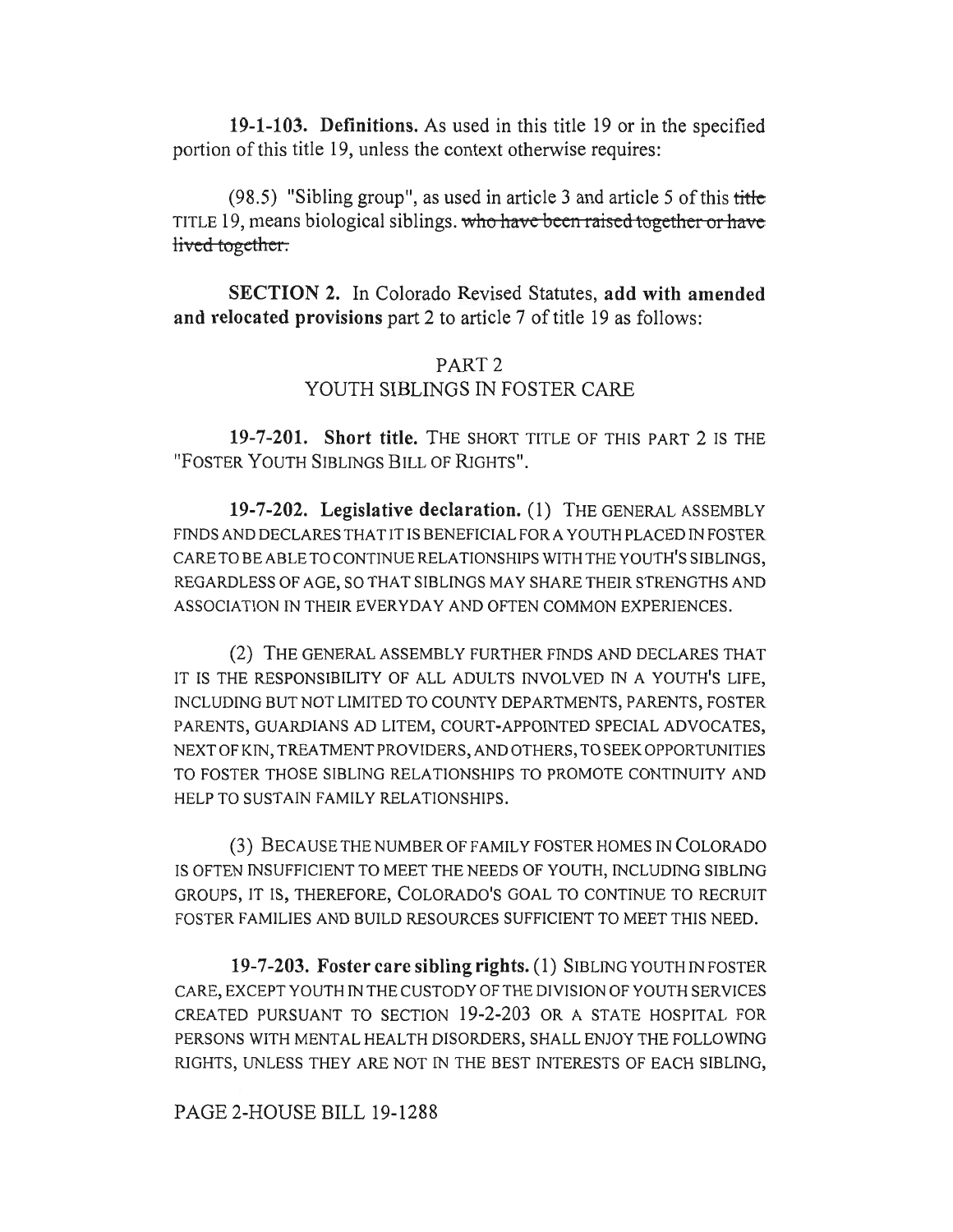REGARDLESS OF WHETHER THE PARENTAL RIGHTS OF ONE OR MORE OF THE FOSTER YOUTH'S PARENTS HAVE BEEN TERMINATED:

(a) To BE PLACED IN FOSTER CARE HOMES WITH THE YOUTH'S SIBLINGS, WHEN IT IS IN THE BEST INTERESTS OF EACH SIBLING AND WHEN THE COUNTY DEPARTMENT LOCATES AN APPROPRIATE, CAPABLE, WILLING, AND AVAILABLE JOINT PLACEMENT FOR THE YOUTH SIBLINGS, IN ORDER TO SUSTAIN FAMILY RELATIONSHIPS, PURSUANT TO SECTIONS 19-3-213 (1)(c), 19-3-500.2,19-3-507 (1)(b), 19-3-508 (1)(c), 19-3-605 (2), AND 19-5-207.3  $(2)$ ;

(b) To BE PLACED IN CLOSE GEOGRAPHICAL DISTANCE TO THE YOUTH'S SIBLINGS IN ORDER TO PROMOTE CONTINUITY IN THE SIBLINGS' RELATIONSHIP;

(c) To OBTAIN TEMPORARY RESPITE PLACEMENTS TOGETHER, WHEN POSSIBLE;

(d) To BE PLACED WITH FOSTER PARENTS, PLACED WITH POTENTIAL ADOPTIVE PARENTS, AND ASSIGNED TO CHILD WELFARE CASEWORKERS WHO HAVE BEEN PROVIDED WITH TRAINING ON THE IMPORTANCE OF SIBLING RELATIONSHIPS;

(e) To BE PROMPTLY NOTIFIED, AS PERMITTED PURSUANT TO STATE OR FEDERAL LAW, ABOUT CHANGES IN SIBLING PLACEMENT, CATASTROPHIC EVENTS, OR OTHER CIRCUMSTANCES, INCLUDING BUT NOT LIMITED TO NEW PLACEMENTS, SIGNIFICANT LIFE EVENTS, AND DISCHARGE FROM FOSTER CARE;

(f) To BE INCLUDED IN PERMANENCY PLANNING DISCUSSIONS OR MEETINGS FOR SIBLINGS, IF APPROPRIATE;

(g) To MAINTAIN FREQUENT AND MEANINGFUL CONTACT WITH THE YOUTH'S SIBLINGS PURSUANT TO SECTION 19-7-204 (2), IF PLACEMENT TOGETHER IS NOT POSSIBLE;

(h) To BE ACTIVELY INVOLVED IN EACH OTHER'S LIVES AND SHARE CELEBRATIONS, IF THE SIBLINGS CHOOSE TO DO SO, INCLUDING BUT NOT LIMITED TO BIRTHDAYS, GRADUATIONS, HOLIDAYS, SCHOOL AND EXTRACURRICULAR ACTIVITIES, CULTURAL CUSTOMS IN THE SIBLINGS'

PAGE 3-HOUSE BILL 19-1288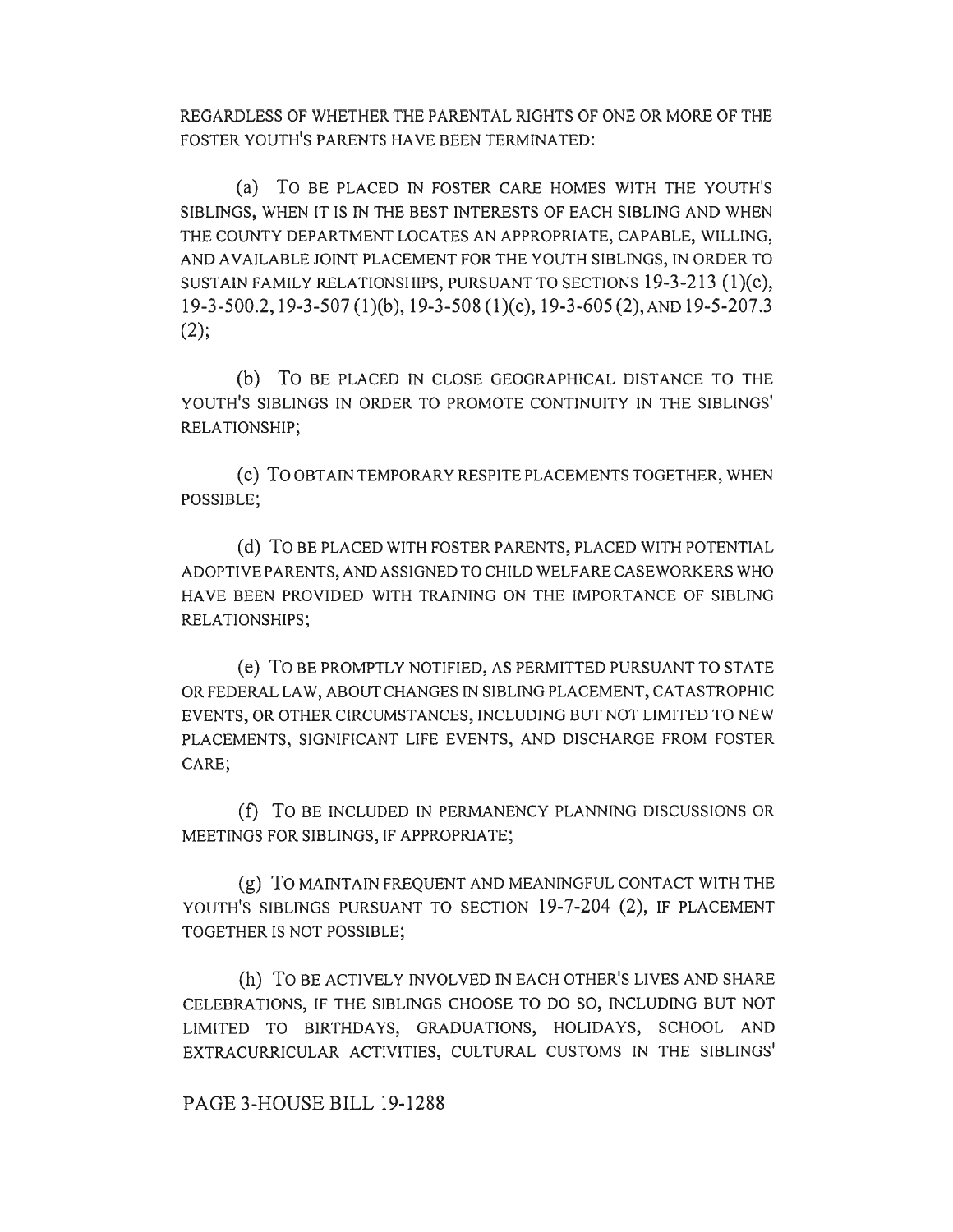NATIVE LANGUAGE, AND OTHER MILESTONES;

(i) To ANNUALLY RECEIVE CONTACT INFORMATION FOR ALL SIBLINGS IN FOSTER CARE, WHICH MAY INCLUDE A TELEPHONE NUMBER, ADDRESS, SOCIAL MEDIA ACCOUNTS, AND E-MAIL ADDRESS, UNLESS A FOSTER PARENT HAS REQUESTED THE FOSTER PARENT'S IDENTIFIABLE INFORMATION NOT BE DISCLOSED PURSUANT TO SECTION  $19-1-303$   $(2.7)(a)$ , and to receive UPDATED PHOTOS OF SIBLINGS REGULARLY BY MAIL OR E-MAIL, AS APPROPRIATE;

(j) To HAVE MORE PRIVATE OR LESS RESTRICTIVE COMMUNICATION WITH SIBLINGS AS COMPARED TO COMMUNICATION WITH OTHERS WHO ARE NOT SIBLINGS;

(k) To BE PROVIDED WITH AN EXPLANATION IF CONTACT WITH A SIBLING IS RESTRICTED OR DENIED, AS PERMITTED PURSUANT TO STATE OR FEDERAL LAW;

(1) To EXPECT **THAT THE YOUTH'S GUARDIAN AD LITEM** ADVOCATE ON BEHALF OF THE YOUTH FOR FREQUENT CONTACT AND VISITS WITH SIBLINGS, UNLESS THE GUARDIAN AD LITEM DETERMINES THROUGH THE GUARDIAN AD LITEM'S INDEPENDENT INVESTIGATION THAT THE CONTACT IS NOT IN THE BEST INTERESTS OF THE YOUTH;

(m) To HAVE CONTACT WITH SIBLINGS ENCOURAGED IN ANY ADOPTIVE OR GUARDIANSHIP PLACEMENT; AND

(n) To RECEIVE AN AGE-APPROPRIATE AND DEVELOPMENTALLY APPROPRIATE DOCUMENT FROM THE DEPARTMENT OF HUMAN SERVICES SETTING FORTH THE RIGHTS DESCRIBED IN THIS SECTION:

(I) WITHIN THIRTY DAYS OF THE DATE OF ANY PLACEMENT OR ANY CHANGE IN PLACEMENT;

(II) ON EACH OCCASION THAT A YOUTH'S CASE PLAN IS MODIFIED;

(III) AT EACH PLACEMENT WHERE THE YOUTH RESIDES; AND

(IV) ON AT LEAST AN ANNUAL BASIS.

PAGE 4-HOUSE BILL 19-1288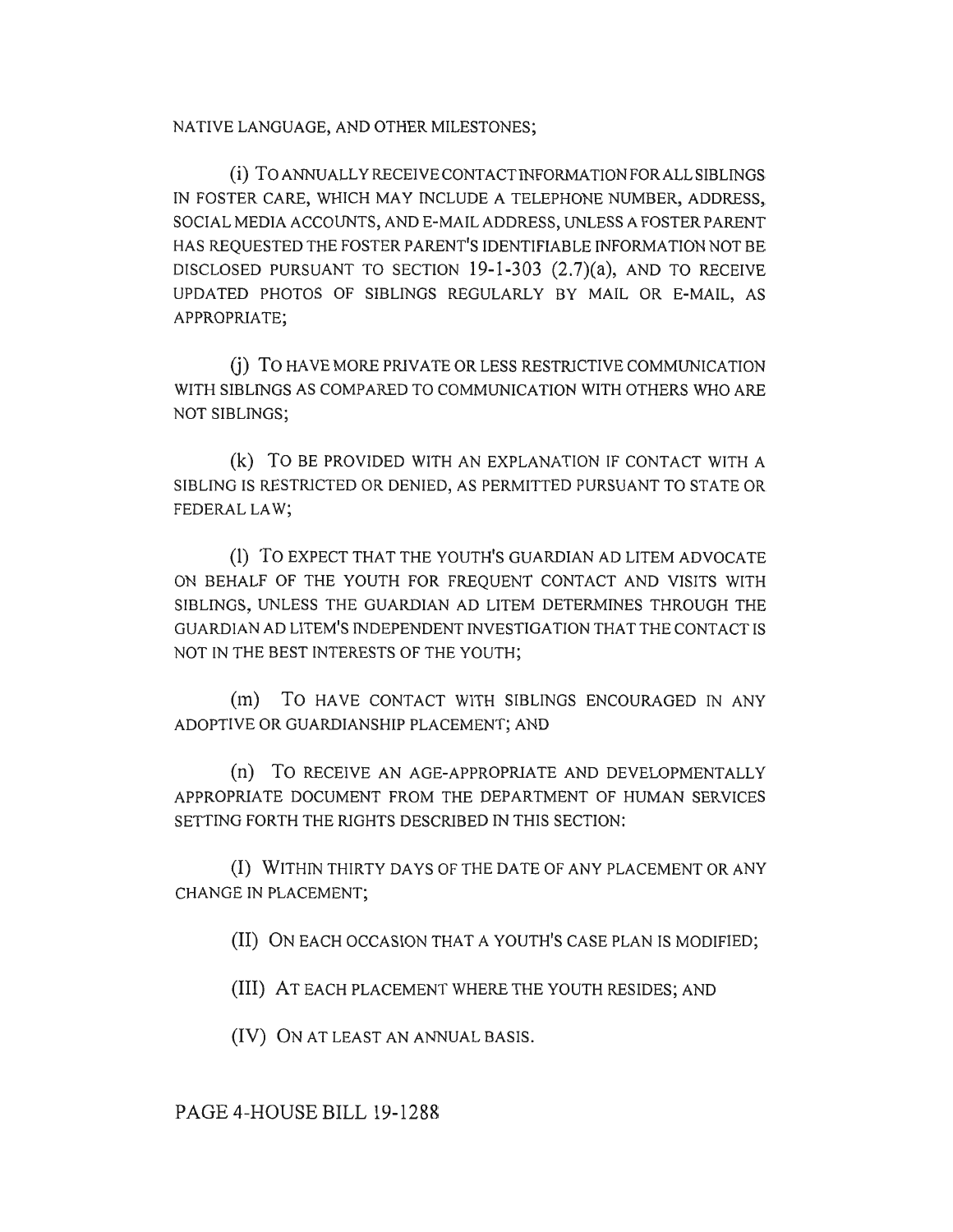(2) ADULT SIBLINGS OF YOUTH IN FOSTER CARE HAVE THE RIGHT TO BE CONSIDERED AS FOSTER CARE PROVIDERS, ADOPTIVE PARENTS, AND RELATIVE CUSTODIANS FOR THEIR SIBLINGS, IF THEY CHOOSE TO DO SO.

**19-7-204. [Formerly 19-1-128] Foster care sibling visits - contact plan - rules - definition. (1)** THE DEPARTMENT OF HUMAN SERVICES SHALL PROVIDE INFORMATION ON SIBLING CONTACT IN THE VISITATION PLAN FOR A YOUTH. IN DOING SO, THE YOUTH SHALL BE CONSULTED ABOUT THE YOUTH'S WISHES AS TO SIBLING CONTACT.

(2) As WRITTEN IN THE VISITATION PLAN, THE DEPARTMENT OF HUMAN SERVICES SHALL, IF IT IS IN THE BEST INTERESTS OF EACH SIBLING:

(a) PROMOTE FREQUENT CONTACT BETWEEN SIBLINGS IN FOSTER CARE, WHICH MAY INCLUDE TELEPHONE CALLS, TEXT MESSAGES, SOCIAL MEDIA, VIDEO CALLS, AND IN-PERSON VISITS;

(b) CLARIFY THAT SIBLING CONTACT SHOULD NOT BE LIMITED IN TIME OR DURATION TO PERIODS OF PARENTAL CONTACT;

(c) CLARIFY THAT RESTRICTION OF SIBLING VISITS SHOULD NOT BE A CONSEQUENCE FOR BEHAVIORAL PROBLEMS. VISITS SHOULD ONLY BE RESTRICTED IF CONTRARY TO THE BEST INTERESTS OF A SIBLING.

(d) ENSURE TIMING AND REGULARLY SCHEDULED SIBLING VISITS ARE OUTLINED IN CASE PLANS BASED ON INDIVIDUAL CIRCUMSTANCES AND NEEDS OF THE YOUTH.

 $(1)$  (3) If a child YOUTH in foster care and his or her sibling mutually request REQUESTS an opportunity to visit each other A SIBLING, the county department that has legal custody of the child YOUTH shall arrange the visit within a reasonable amount of time and document the visit.

 $(2)$  (4) If a child YOUTH in foster care and his or her sibling mutually request REQUESTS an opportunity to visit each other A SIBLING on a regular basis, the county department that has legal custody of the child YOUTH shall arrange the visits and ensure that the visits occur with sufficient frequency and duration to promote continuity in the siblings' relationship.

 $(3)$  (5) If, in arranging sibling visits pursuant to this section, a

PAGE 5-HOUSE BILL 19-1288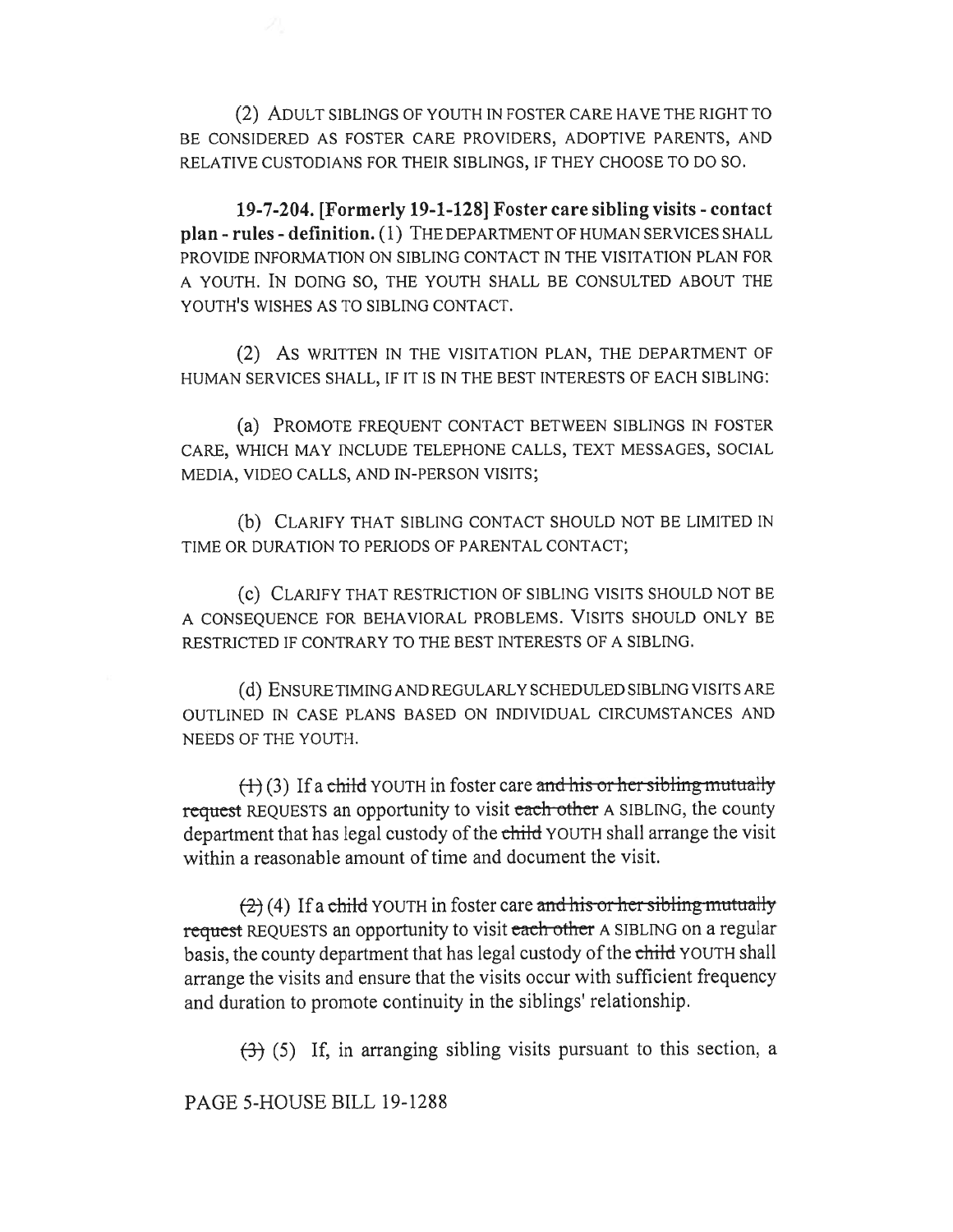county department determines that a requested visit between the siblings would not be in the best interests of one or both of the siblings, the county department shall deny the request, and document its reasons for making the determination, AND PROVIDE THE SIBLINGS WITH AN EXPLANATION FOR THE DENIAL, AS PERMITTED UNDER STATE AND FEDERAL LAW. In determining whether a requested visit would be in the best interests of one or both of the siblings, the county department shall ascertain whether there is pending in any jurisdiction a criminal action in which either of the siblings is either a victim or a witness. If such a criminal action is pending, the county department, before arranging any visit between the siblings, shall consult with the district attorney for the jurisdiction in which the criminal action is pending to determine whether the requested visit may have a detrimental effect upon the prosecution of the pending criminal action.

 $(4)$  (6) Nothing in this section shall—be—construed—to—require REQUIRES or permit PERMITS a county department to arrange a sibling visit if such visit would violate an existing protection order in any case pending in this state or any other state.

 $(5)(7)$  As used in this section, "sibling" means:

(a) A BIOLOGICAL sibling; <del>from birth who is descended from one or</del> two mutual parents; or

(b) A stepbrother or former stepbrother or a stepsister or form stepsister; STEP-SIBLING OR FORMER STEP-SIBLING; OR

(C) AN ADOPTIVE SIBLING.

 $(6)$  (8) The state board of human services, created in section 26-1-107,  $C.R.S.,$  may promulgate rules for the implementation of this section.

**SECTION 3. Repeal of provisions being relocated in this act.** In Colorado Revised Statutes, **repeal** 19-1-128.

**SECTION 4. Act subject to petition - effective date.** This act takes effect at 12:01 a.m. on the day following the expiration of the ninety-day period after final adjournment of the general assembly (August 2, 2019, if adjournment sine die is on May 3, 2019); except that, if a

## PAGE 6-HOUSE BILL 19-1288